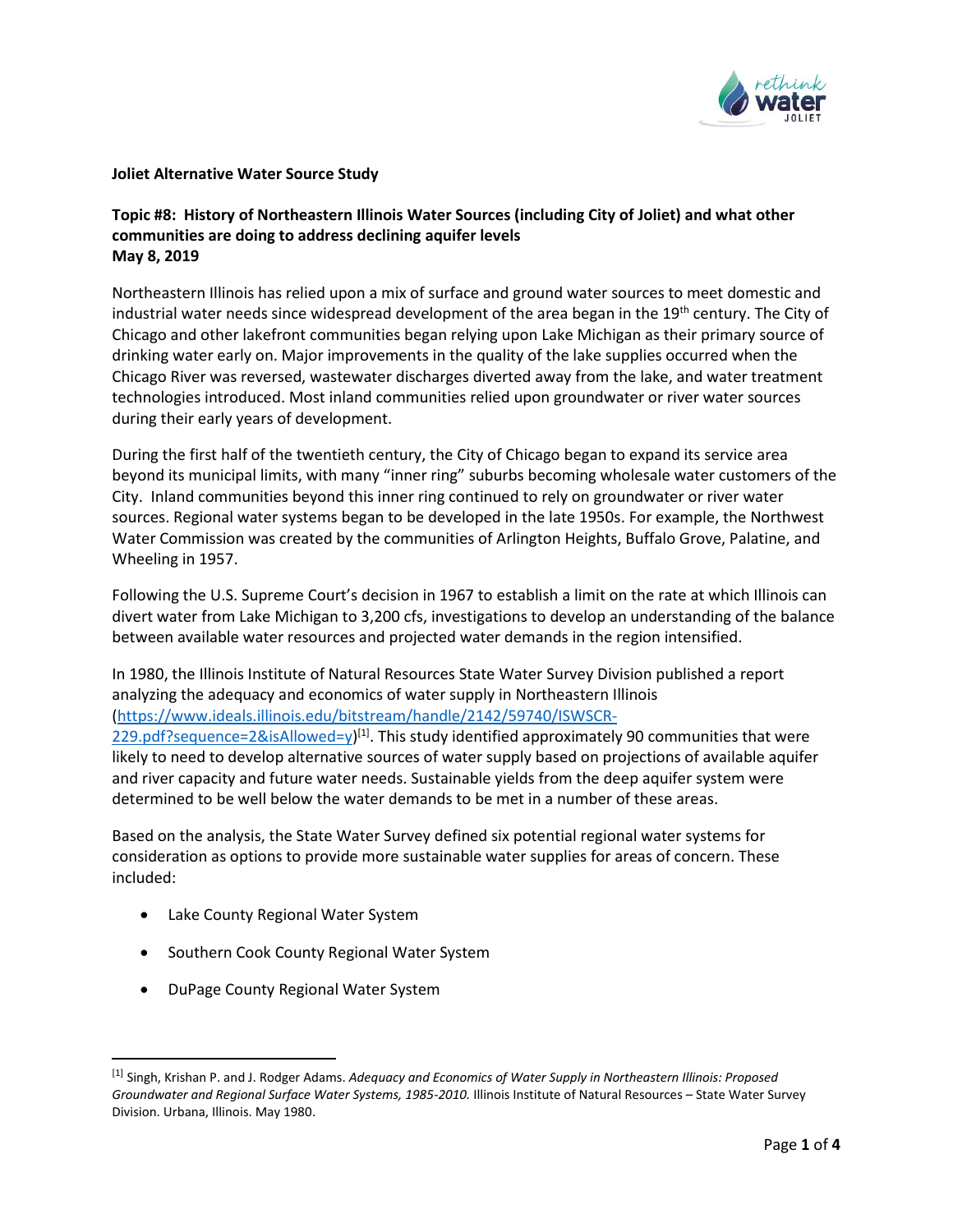

- Northwestern Cook County Regional System
- Fox River Supply for Kane County

 $\overline{\phantom{a}}$ 

• Kankakee Regional Supply for Will and DuPage Counties

Five regional systems have developed (Central Lake County JAWA, Oak Lawn Regional System, DuPage Water Commission, Northwest Suburban Municipal JAWA and Northwest Water Commission) to provide service to the areas associated with the first four conceptual systems presented by the State Water Survey. The Illinois American Lake Michigan Water Transmission System was also completed in the early 2000s to provide water to areas in southwest Cook and northwest Will Counties. Regional systems continue to be discussed but have not been developed in the Fox River or Kankakee (Will County) areas.

The evolution of water sources in Northeastern Illinois from 1966 to 2014 is depicted in the attached document prepared by the Illinois State Water Survey. As you can see, the reliance on groundwater has shifted considerably through northeastern Illinois over the past 50 years.

The Illinois State Water Survey (ISWS) has continued to monitor conditions in the aquifers in northeastern Illinois over time. A report issued in 1997 [\(https://www.isws.illinois.edu/pubdoc/C/ISWSC-](https://url2.mailanyone.net/v1/?m=1hOVec-0002q1-63&i=57e1b682&c=wmBq41ENbc2BunMUOP-RDN76JTlWw9ERwau68jxy9EyPkHY-1oFn0xfEZAnJYdov3UiXzGJj7S4BOGT3oCR0w4OO4UwX3qR5Dh7j9HHF87dRxL1OpgQDGXExHIt95OVeztXO3egjWT1T7w0EE3zoGd8NcmGVKHIvKjM5AriJKOpVqDuomEBnm9B8l8YxrZ7wD8EcegaeL9mt0IMCrxcQ2_HzdvMz_2S-SJOkiE5HPDGljDWtBgS7efiSABRsVEJ6dWWdaVFgW7DGz7OPEL6DVA)[177.pdf\)](https://url2.mailanyone.net/v1/?m=1hOVec-0002q1-63&i=57e1b682&c=wmBq41ENbc2BunMUOP-RDN76JTlWw9ERwau68jxy9EyPkHY-1oFn0xfEZAnJYdov3UiXzGJj7S4BOGT3oCR0w4OO4UwX3qR5Dh7j9HHF87dRxL1OpgQDGXExHIt95OVeztXO3egjWT1T7w0EE3zoGd8NcmGVKHIvKjM5AriJKOpVqDuomEBnm9B8l8YxrZ7wD8EcegaeL9mt0IMCrxcQ2_HzdvMz_2S-SJOkiE5HPDGljDWtBgS7efiSABRsVEJ6dWWdaVFgW7DGz7OPEL6DVA)<sup>[2]</sup> indicated that levels in the deep wells in western Cook/eastern DuPage Counties and northern Cook/southern Lake Counties rose sharply between 1991 and 1995 due to the transition of multiple communities from groundwater sources to regional sources supplied from Lake Michigan while levels in areas still served by groundwater continued to decline. A 2008 report by the ISWS [\(https://www.ideals.illinois.edu/bitstream/handle/2142/9485/DCS%202008-04.pdf?sequence=2\)](https://url2.mailanyone.net/v1/?m=1hOVec-0002q1-63&i=57e1b682&c=_ie7yzyKfEDZuA6Z69pqow8sODXfNhmjKhZr0zO3AboPEbceMzCwtMusyL7hhQO8fj4GNodKD3VT8q7CL_3CkZxPZq2246Cn-WdRl7ZSe0UArW_5MyJMnodTFSk-kE2A2z8pq_xgISoQ-ftgtOLTDlpDsPu-hHaBW2AdoFE1ROiFAJHM4ToAJzFLoA5aaS9hEa412XzSW6IE7rM-4SmI0xmciK7ceCnXaeWrJ23VXjN9QrL-Nj976C6P_gLxpj4cpTT9e7iyzOHALXKSS2kusN3_-a0BotvWOP-Fp033GJricastB9xmg3czvVBeUBZy) [3] found that even with reductions in deep aquifer pumpage in some areas, groundwater level declines had resumed across much of the eight-county Chicago region, and in 2015 the ISWS published a contract report that includes a comprehensive review of changing groundwater levels across the region [\(https://www.ideals.illinois.edu/handle/2142/90999\)](https://url2.mailanyone.net/v1/?m=1hOVec-0002q1-63&i=57e1b682&c=4c9sykS0QhJqXYPGZUGALojxKdJoKgiCKjxfcuUB601YlLmi7Qr46d3bLGQYsH1BuTzPtiN5f3ls0b-gAJze2AI9dwJH_v7-L2AitQGEZd_NLZ1C4qN-cFYW0iab0X8nksLNQVp7yww_LpcQLtW57-iJqWf99MVLxfk5in7ynfV5IIREfBSMdNVVkPau18AL-avse3TOrX3N2VEuUBl1kUdRbdqEASgNfSGNHnikcHk7EEjS8Nls4VgbDxFenikt).[4] The 2015 report includes color-coded maps that show the pattern of change in groundwater levels across the region for periods between 1959, 1966, 1971, 1975, 1980, 1985, 1991, 1995, 2000, 2007, and 2014.

Planning for the long-term adequacy of water supplies for the northeastern Illinois region remains an ongoing effort. While the number of communities served by Lake Michigan water has increased significantly over the past 30 years, the total amount of Illinois' diversion from the Lake is and is presently projected to remain below the Supreme Court limit of 3,200 cfs. As such, Lake Michigan remains a potential source of water supply for additional communities in the region under the IDNR's Part 3730 rules. Area rivers including the Fox River and the Kankakee River are used as a source of water for multiple communities. Plans for potential development of new withdrawals from these waterways are continuing, though requirements for the maintenance of minimum flows during drought periods will

<sup>[2]</sup> Visocky, Adrian P., *Water-Level Trends and Pumpage in the Deep Bedrock Aquifers in the Chicago Region, 1991-1995.* Illinois State Water Survey Circular 182. Champaign, IL. 1997.

<sup>[3]</sup> Burch, Stephen L., *A Comparison of Potentiometric Surfaces for the Cambrian-Ordovician Aquifers of Northeastern Illinois, 2000 and 2007.* Illinois State Water Survey, Data/Case Study 2008-04. Champaign, IL. December 2008.

<sup>[4]</sup> Abrams, Daniel B. et al., *Changing Groundwater Levels in the Sandstone Aquifers of Northern Illinois and Southern Wisconsin: Impacts on Available Water Supply.* Illinois State Water Survey/Prairie Research Institute Contract Report 2015-02. University of Illinois at Champaign-Urbana. September 2015.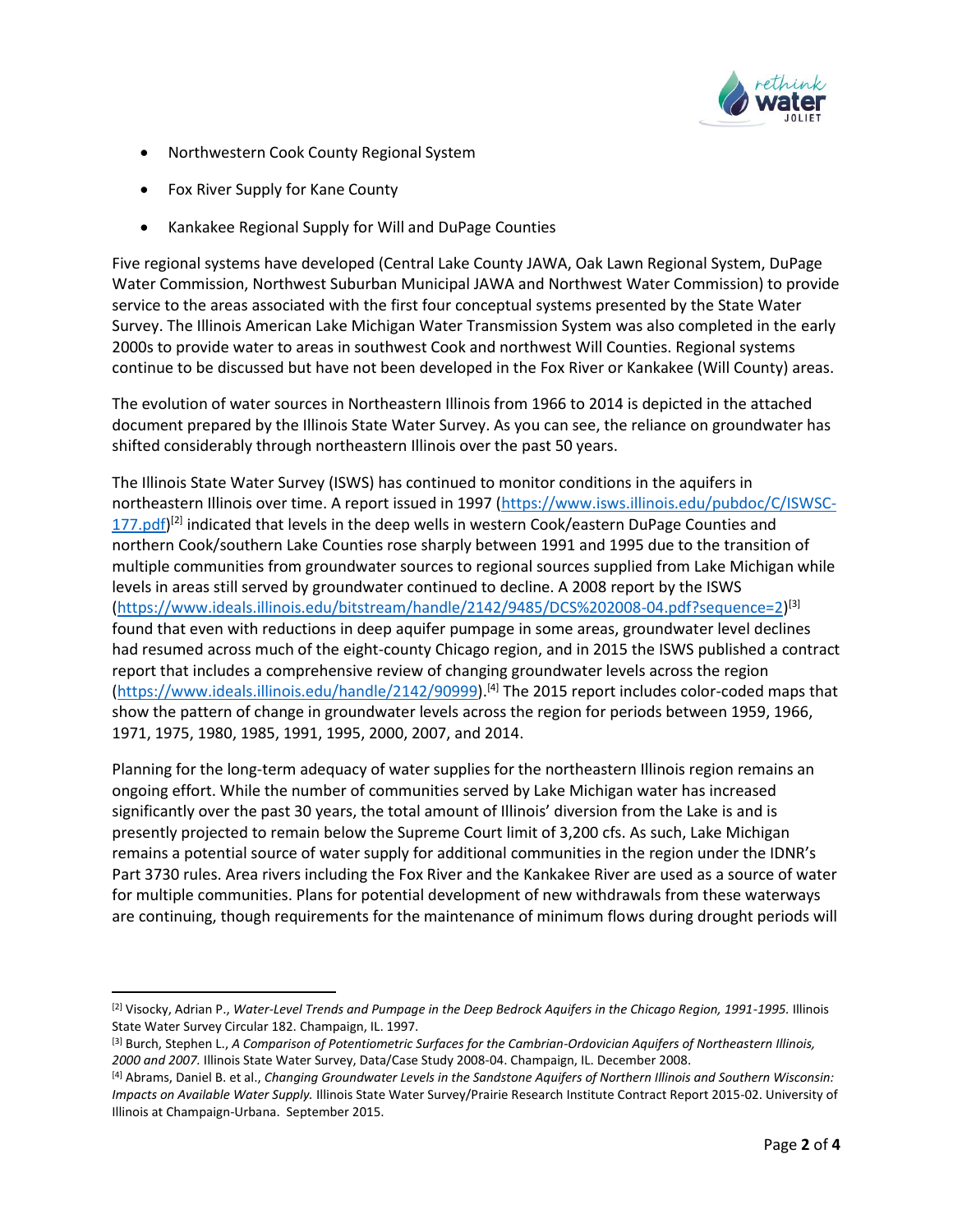

constrain the amount that can reliably be withdrawn during low flow periods without providing adequate back-up sources. Groundwater drawn from both shallow and deep wells remains a primary

source of water for multiple communities, self-supplied industries, and individual property owners throughout significant parts of the region.

Several of these groundwater dependent communities, including Joliet, are currently evaluating alternative water sources due to the declining aquifer levels.

#### *Joliet*

*The City's primary water source is currently the deep aquifer system, specifically the Ironton-Galesville Aquifer. As noted above, declining levels in the deep aquifer system have been observed for over 40 years. Alternative water supplies for the Joliet region have been studied since the 1960s. In 1971, the Public Water Commission of Frankfort, Joliet, Lockport, Mokena, New Lenox, Rockdale and Romeoville was formed. A 1972 report presented three alternatives for supplying water to the member communities from the Kankakee River. Dissent amongst the group regarding financial obligations terminated further development of these plans. In 1975, a report was prepared on Water Supply Resources for the City of Joliet. This report concluded the City should continue development of its shallow and deep wells for the present and look to develop a future Kankakee River water supply source for the City of Joliet. In the late 1980s, the City was faced with another decision regarding water source when new regulations reducing the allowable limits of radium in drinking water were proposed by the USEPA. The City purchased property for an intake from the Kankakee River at Towpath Lane in Wilmington, Illinois and completed design engineering for a surface water treatment plant. Due to the delay of the radium standard, this project was never constructed. In the early 2000s, a study was prepared for an intake at I-55 and the Kankakee River with a treatment plant at Amoco Road. This new location was proposed due to the westward shift of the demand center for the City. In 2003, the radium standard was finalized, the ISWS estimated the aquifer would be sustainable for 40-80 years, the City abandoned the Kankakee River option due to cost, and proceeded with constructing water treatment plants to remove radium and drilling additional deep wells. Fast forward 15 years and a 2015 study completed by the Illinois State Water Survey (ISWS) of the sandstone aquifers in Northeastern Illinois identified decreased groundwater levels with partial desaturation of the Ironton-Galesville aquifer anticipated within 15 to 30 years. This prompted the City to commission this Alternative Water Source Study to select another alternative water source and bring it online by 2030 when the deep wells will be desaturated to the point of not being able to meet the City's maximum day water demands.*

#### *Oswego, Montgomery, & Yorkville*

*In 2015, given the projected water level declines in the deep sandstone aquifer noted in the ISWS Study, the Villages of Oswego and Montgomery and the United City of Yorkville proceeded with individual Water Works System Master Plans and also initiated the analysis of alternate water supply options for the three communities as a sub-region. The three communities evaluated individually withdrawing and treating water from the Fox River as well as withdrawing at one location that would serve all three communities. The Villages of Oswego and Montgomery approached the City of Aurora to evaluate if connection to their Fox River supplied system would be an option. The United City of Yorkville worked with Illinois American Water to evaluate the potential of extending their Lake Michigan supplied transmission line that currently provides water to Bolingbrook, Homer Glen and Plainfield. All three communities also commissioned an analysis to determine the cost of connecting to the DuPage Water*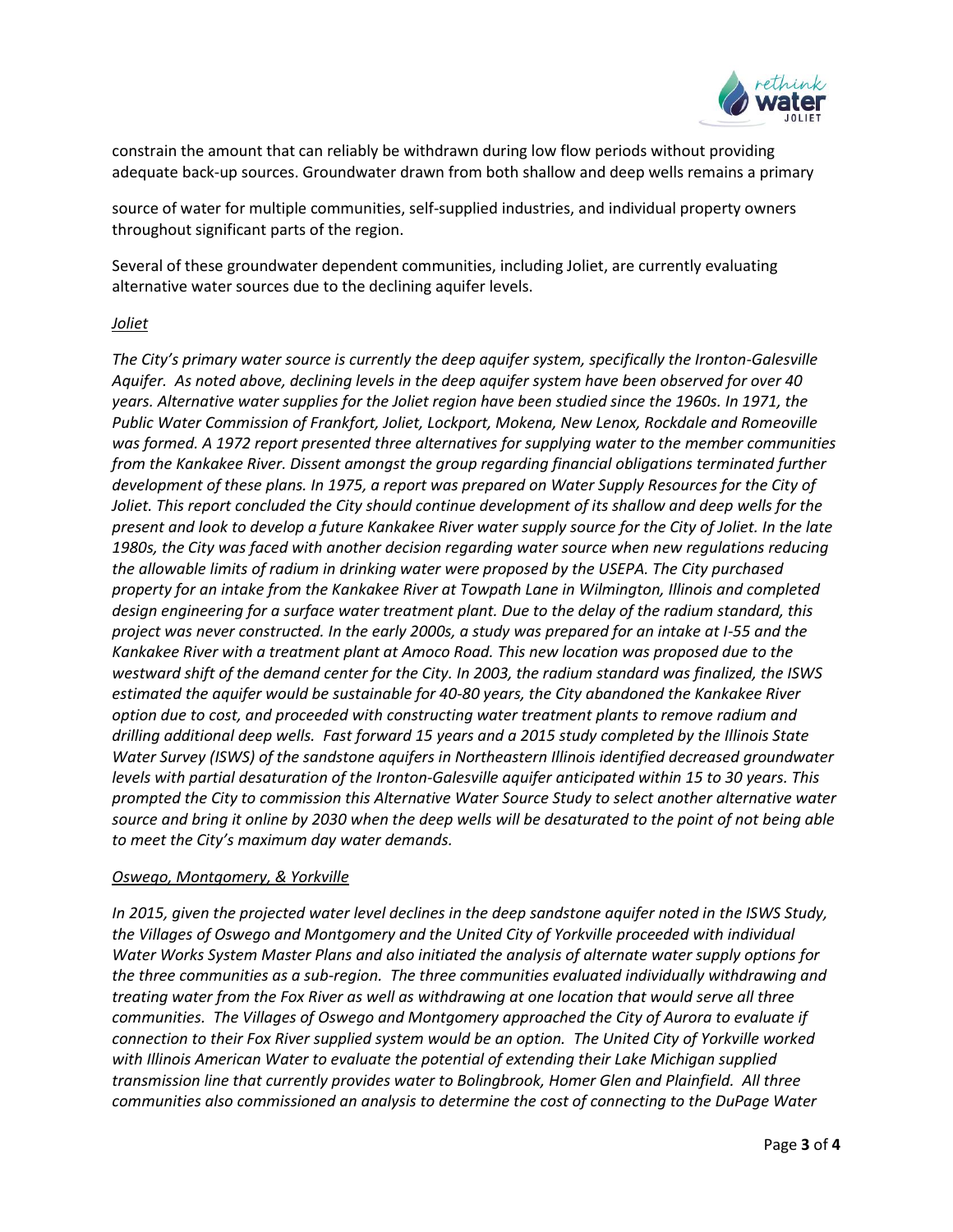

*Commission (DWC). The three communities are continuing to evaluate alternative sub-regional water supply options. The two leading sub-regional options appear to be withdrawal from the Fox River or connection to the DuPage Water Commission.*

### *Shorewood*

*In 2014, the Village of Shorewood completed a Water Supply Project Plan* 

*[\(http://vil.shorewood.il.us/departments/admin/WaterSupplyProjectPlanWebsite.pdf\)](https://url2.mailanyone.net/v1/?m=1hOVec-0002q1-63&i=57e1b682&c=4ZX809hPuc_Nr_RYPh8x7OA8WUe57k-jDele2tnUUIhWU88HEBVIHmiEkoLRqS_s-K2USPbu8uE-8kdpHsUWQUvVqJ2_DQIkdffszxgUghJRfZz5QVaCIst1GGy_PnK6XEPjvIJEVCo2_tZlxAiUlqM0i8s98FqsSOv4FYBElj-TG1NxV_BzUA1PXV3I39HzAAcvp2o-XC3iwmVGkmV5h7suSqbkvpLq-Q01vzYwIshaji53q9A-ydS6PwLRMDMvOX7e-aP_qm3N0tKCYfECuyf0MBvHsUIJZzuMfWPdEL4) which questioned the sustainability of the deep aquifer and evaluated 4 alternatives: 2 alternatives consisting of blending of deep well water and shallow well water and 2 alternatives consisting of connecting to Lake Michigan Water. In 2015, ISWS presented their findings on the declining deep well aquifers to the Village [\(http://vil.shorewood.il.us/departments/admin/ShorewoodISWSPresentation.pdf\)](https://url2.mailanyone.net/v1/?m=1hOVec-0002q1-63&i=57e1b682&c=EK3FNhLRC6M1ov1IOeURD-c7812M-9PAt4JbR5mLjj2kuMh8g6U6SqNJYkgOCKrYzSMbRWLqfo_XM5-C_ZeY9nd9s2vWQaJVBNpntyrqGnrpZUDph0NALFGDunVPRMzp4C8HXhzSSC0NjIBQdLebBN5dY6oyEdzHW-FF3ucGrlbHLlCNXn4DQDohsFdNdrkazP0wIl0n1UYAPGyxO4y4aZvQfmAML8SqYx9xeoRzU1RsM6RzXEehFxnJDeHakykjcP1f-gpo-Ckb-4GfQfh2Gp9bfzzG7IaASLAhDxs8QZk). In May 2018, the Village took its first step in the process to connect to Lake Michigan water when they conducted an appraisal of 17 miles of ComEd easement for construction of a water transmission main. In June 2018, Village Trustees approved the engineering contract for the design of the approximately 17-mile water transmission main from the site of the proposed Lake Water Receiving Station near Black Road and I-55 to the proposed connection to the Illinois American Water system near I-55 and N. Schmidt Road. Design is currently underway and is anticipated to last until Spring 2020. Construction is anticipated to take 3 to 5 years.*

Several other groundwater dependent communities in the Joliet region are waiting to see which alternative water source Joliet selects before deciding how they will proceed in addressing declining aquifer levels. The City will be hosting a regional water meeting in the near future with our surrounding communities.

<sup>4</sup> Abrams, Daniel B. et al., *Changing Groundwater Levels in the Sandstone Aquifers of Northern Illinois and Southern Wisconsin: Impacts on Available Water Supply.* Illinois State Water Survey/Prairie Research Institute Contract Report 2015-02. University of Illinois at Champaign-Urbana. September 2015.

<sup>[1]</sup> Singh, Krishan P. and J. Rodger Adams. *Adequacy and Economics of Water Supply in Northeastern Illinois: Proposed Groundwater and Regional Surface Water Systems, 1985-2010.* Illinois Institute of Natural Resources – State Water Survey Division. Urbana, Illinois. May 1980.

<sup>2</sup> Visocky, Adrian P., *Water-Level Trends and Pumpage in the Deep Bedrock Aquifers in the Chicago Region, 1991-1995.* Illinois State Water Survey Circular 182. Champaign, IL. 1997.

<sup>3</sup> Burch, Stephen L., *A Comparison of Potentiometric Surfaces for the Cambrian-Ordovician Aquifers of Northeastern Illinois, 2000 and 2007.* Illinois State Water Survey, Data/Case Study 2008-04. Champaign, IL. December 2008.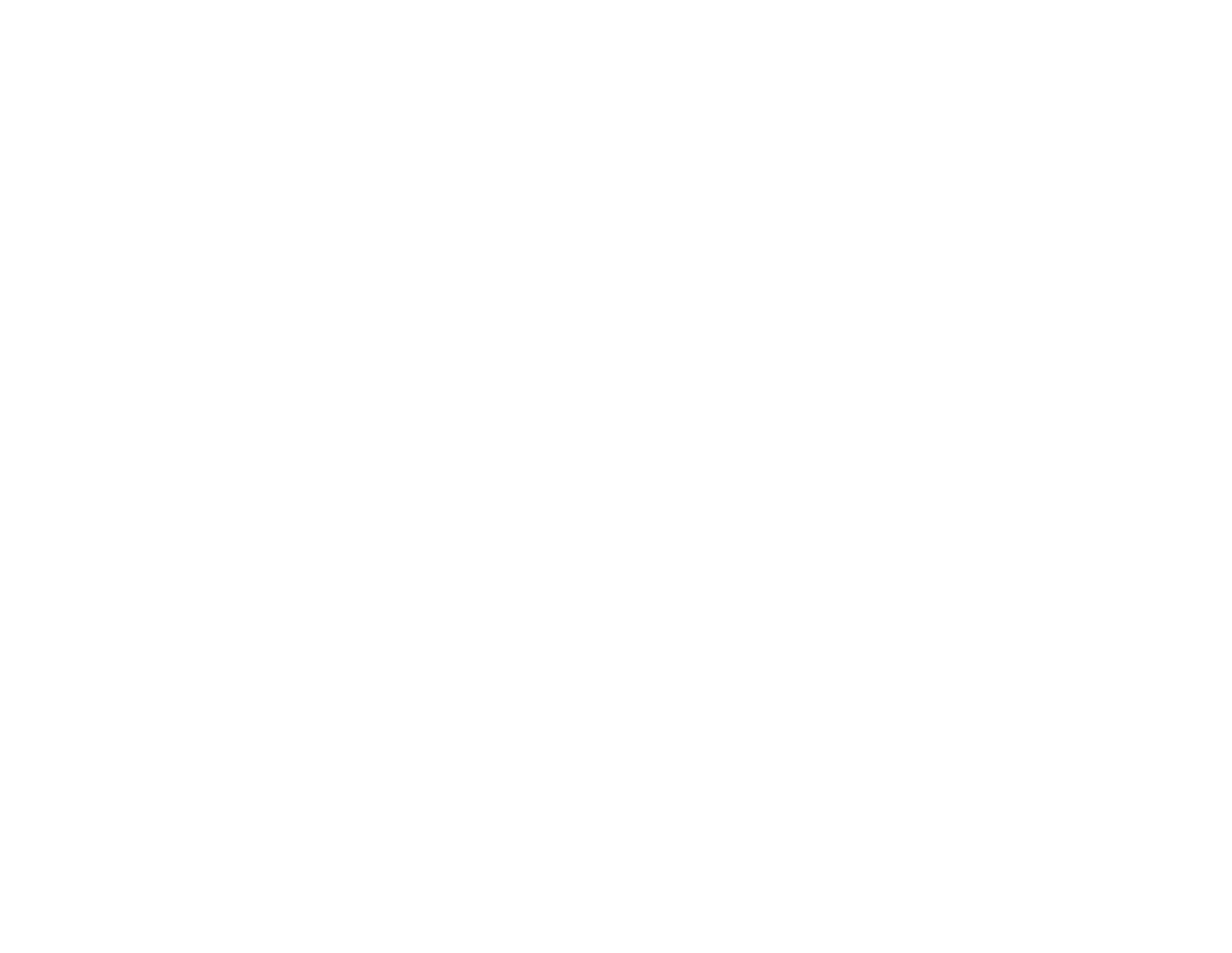# Source Water Evolution In NE IL





#### Source of Municipal Water Use